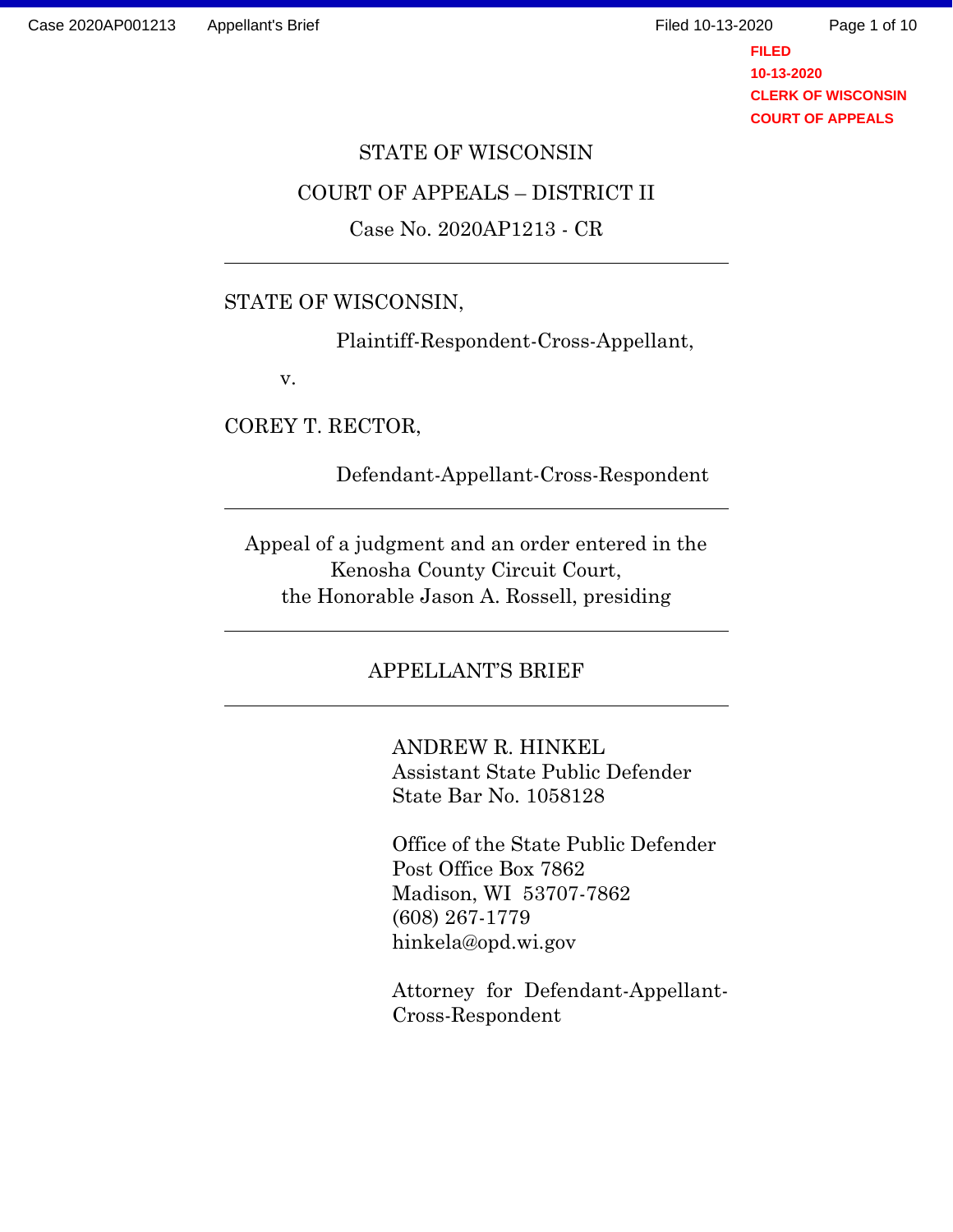Page

# **TABLE OF CONTENTS**

| Statement On Oral Argument                                                                                           |  |
|----------------------------------------------------------------------------------------------------------------------|--|
|                                                                                                                      |  |
|                                                                                                                      |  |
| The circuit court denied Mr. Rector<br>substance abuse program eligibility<br>according to a preconceived sentencing |  |
|                                                                                                                      |  |

# **CASE CITED**

| State v. Ogden, |  |  |  |  |                                             |  |  |
|-----------------|--|--|--|--|---------------------------------------------|--|--|
|                 |  |  |  |  | 199 Wis. 2d 566, 544 N.W.2d 574 (1996) 4, 5 |  |  |

# **STATUTES CITED**

Wisconsin Statutes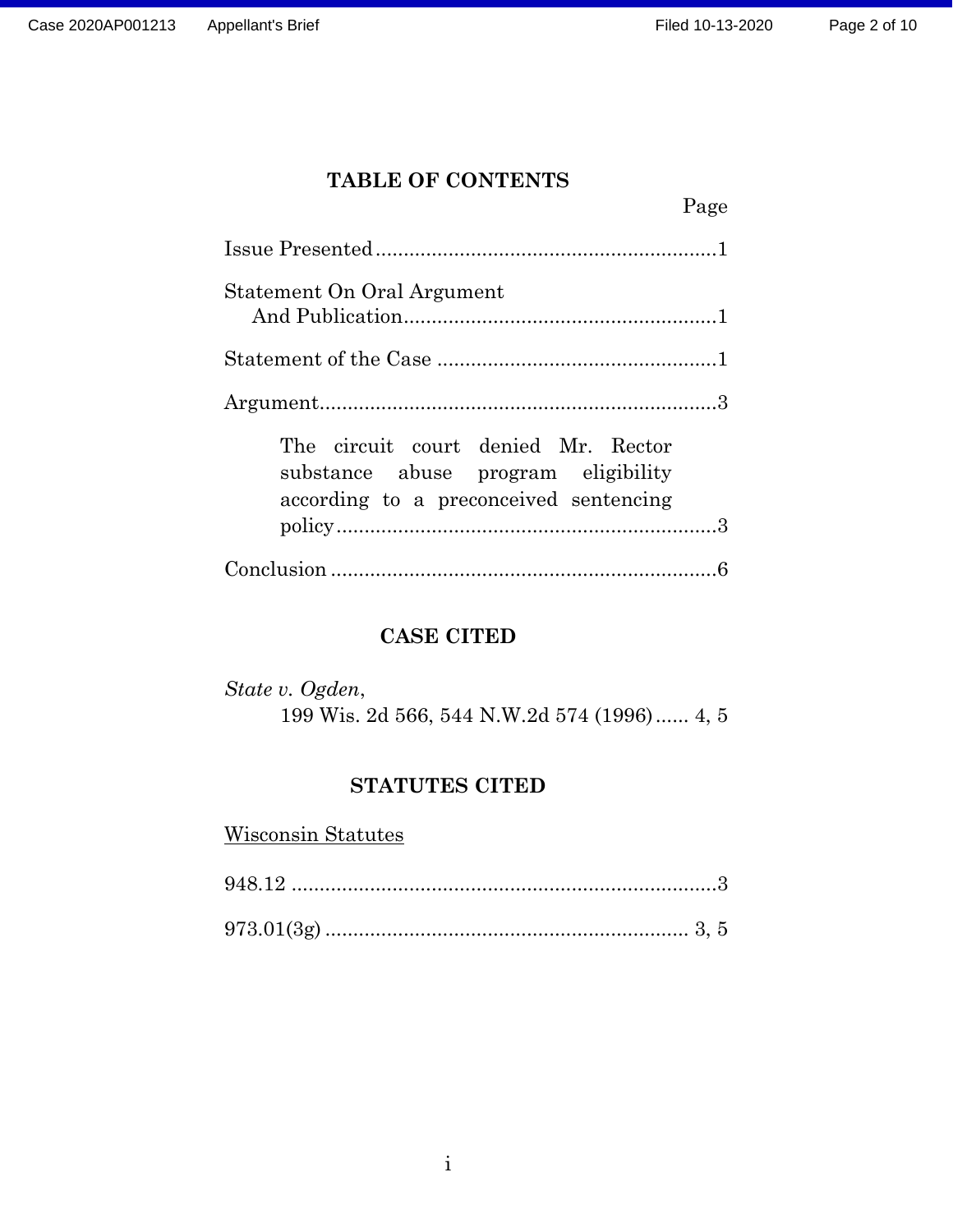### **ISSUE PRESENTED**

The circuit court denied Mr. Rector eligibility for the substance abuse program because, it said, his offenses were not "substance abuse crime[s]" such as drunk driving. Did this denial reflect an improper preconceived sentencing policy?

The circuit court denied eligibility; this Court should reverse.

### **STATEMENT ON ORAL ARGUMENT AND PUBLICATION**

Mr. Rector does not request oral argument. Publication is also not merited, as resolving this issue requires only the application of established law to the facts of this case.

#### **STATEMENT OF THE CASE**

Mr. Rector pleaded guilty to five counts of possessing child pornography. (66:11-12). The presentence investigation by the Department of Corrections erroneously said Mr. Rector was not statutorily eligible for the Substance Abuse or the Challenge Incarceration programs. (19:2).

The court imposed concurrent sentences of eight years of initial confinement and ten years of extended supervision. (69:17-18). At the end of the sentencing hearing, the following exchange occurred:

> THE COURT: Give me one second here. 302 days of sentence credit. Not eligible because the mandatory minimum is not eligible for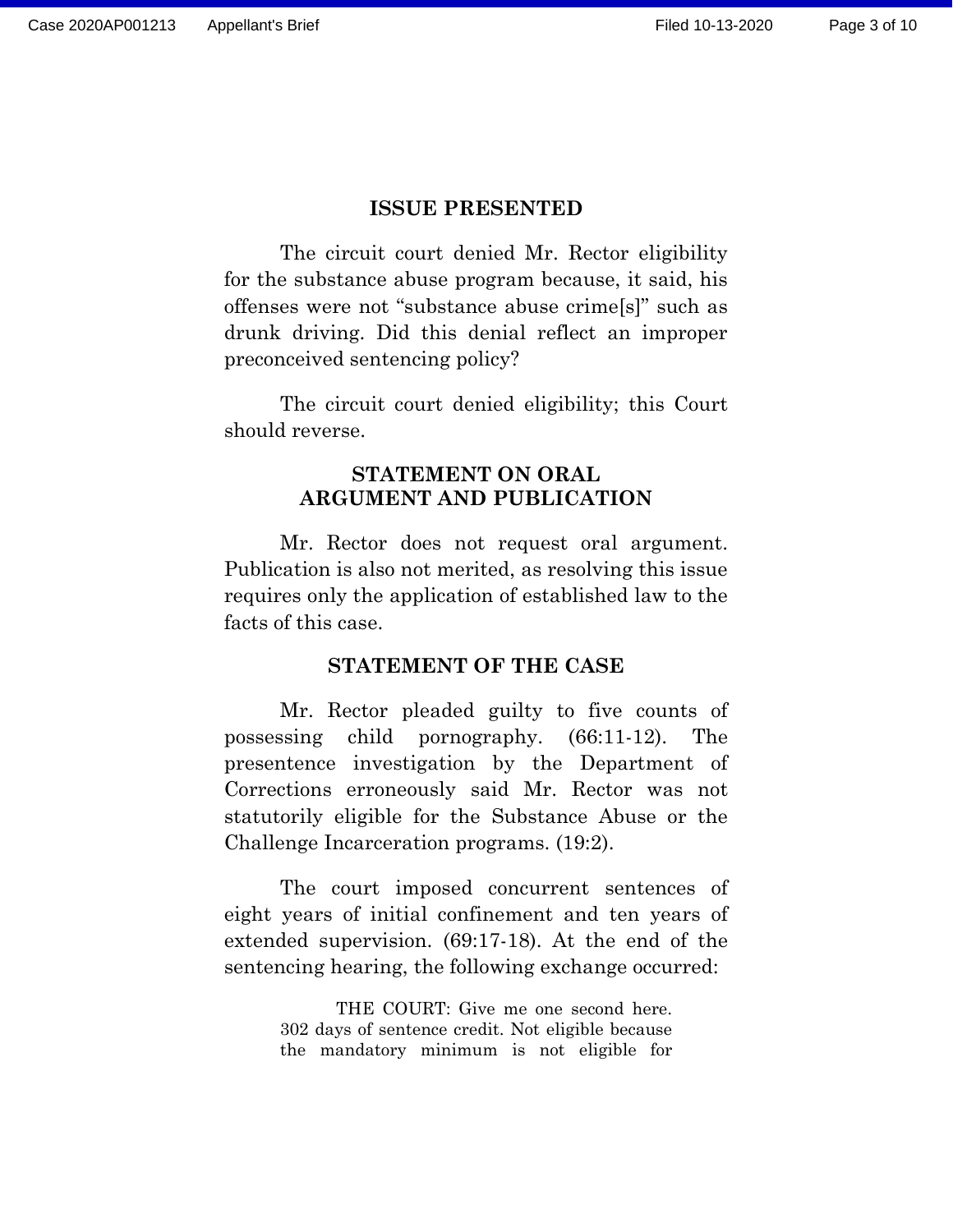Challenge Incarceration due to age. Not eligible for Substance Abuse because it's [not] a substance abuse crime.

MR. BARTH: Will he be eligible after he completes the mandatory minimum?

THE COURT: They're indicating on the PSI that he's not statutorily eligible and I can't find it's a substance-based offense and he's—I believe by age he's—well, I mean he's essentially in less than 30 days he's aged out of Challenge Incarceration because you have to be 35 and you turn 35 in about a month, so. All right. Good luck.

(69:19; App. 101).

Mr. Rector filed a postconviction motion noting the PSI's error and asking the court to make him eligible for the Substance Abuse Program. (39). At the hearing on the motion, Mr. Rector informed the court that the Department of Corrections had identified a substance-abuse treatment need. (70:3; App. 104). The state took no position on the motion. (70:3; App 104).

The circuit court denied the motion, saying that

even if it was an error in the PSI, there are two reasons why I would not authorize the Substance Abuse Program.

First of all, it's not a substance abuse crime. I only authorize the Substance Abuse Program when it directly goes to the criminogenic factor that caused the crime. So if there's an operating while intoxicated case or maybe a domestic violence case in which alcohol was used or in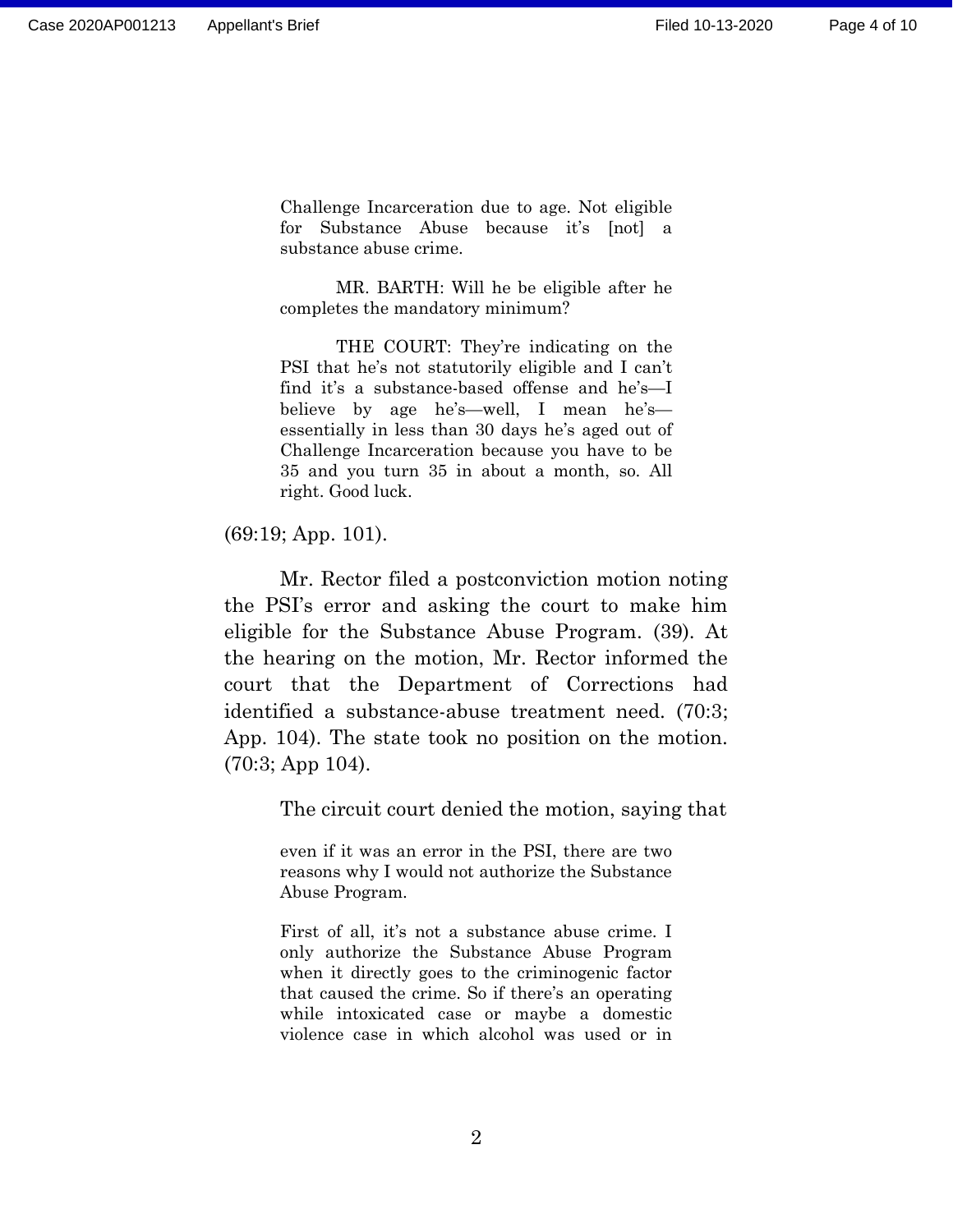some way, shape or form the substance abuse was the reason for the crime. In this case it's a possession of child pornography.

(70:4; App. 105).

The court went on to note that in some other drunk-driving cases the DOC had released inmates via the substance abuse program before they had served the statutory mandatory minimum sentence, though judges have the power to prevent this by setting an eligibility date for the program. (70:4-5; App. 105-06). It then reiterated that it would not make Mr. Rector eligible because "as I indicated at sentencing … it's not a substance abuse crime. It doesn't address the criminogenic factors and therefore the court is not [going to] grant the relief and will deny the motion." (70:5; App. 106). The court later entered a written order and Mr. Rector appealed; the state cross-appealed raising a separate issue. (46; 47; 52).

### **ARGUMENT**

## **The circuit court denied Mr. Rector substance abuse program eligibility according to a preconceived sentencing policy.**

Mr. Rector's convictions for violating Wis. Stat. § 948.12 do not make him statutorily ineligible for the substance abuse program. Wis. Stat. § 973.01(3g). And, as Mr. Rector and the PSI pointed out to the court, there is ample reason to believe he has an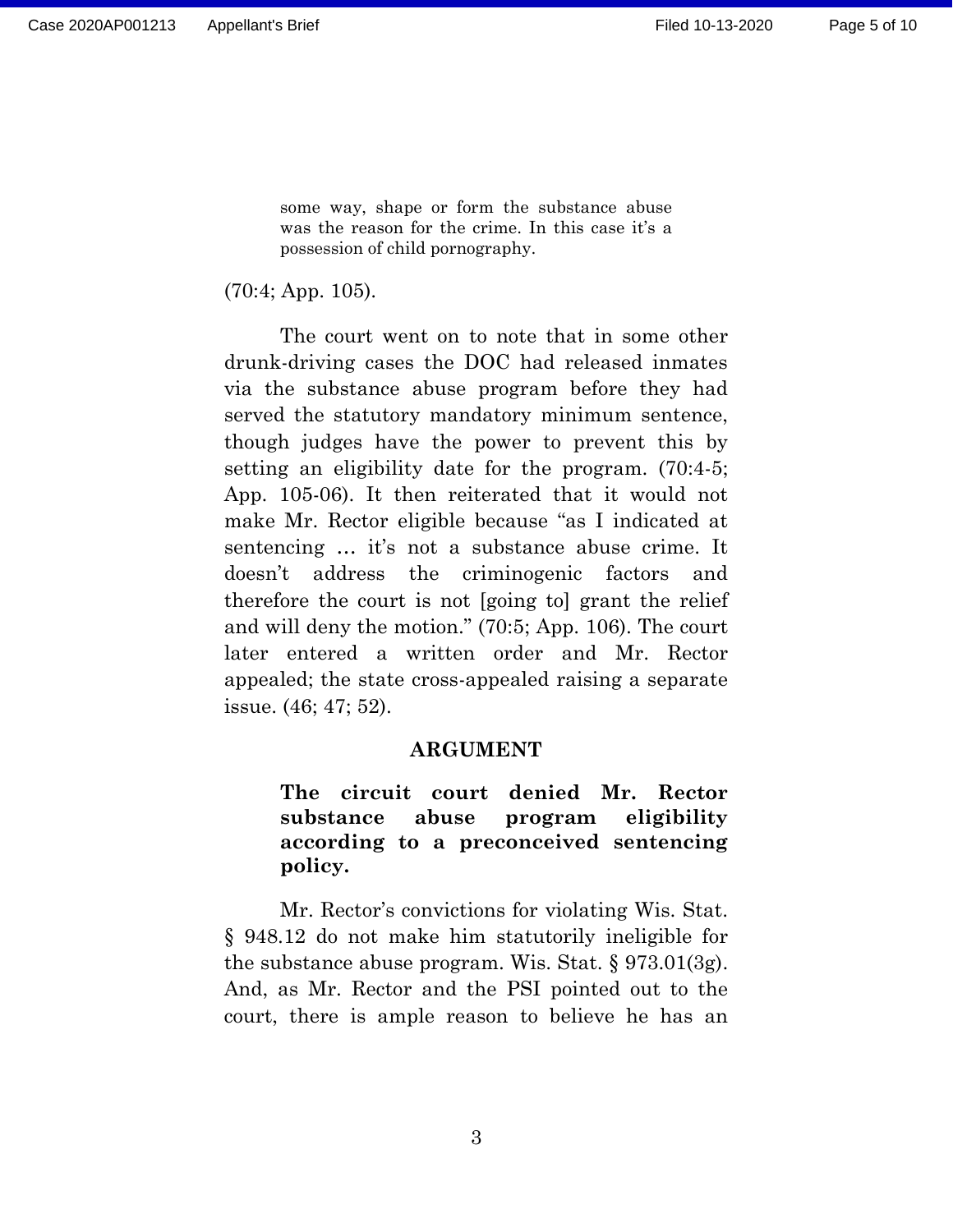alcohol problem that contributes to his criminal risk. (19:7,17,20,24).

The court nevertheless denied Mr. Rector the programming because, it said, possession of child pornography is not a "substance abuse crime." It gave examples of what it did view as "substance abuse crimes": "an operating while intoxicated case or maybe a domestic violence case in which alcohol was used or in some way, shape or form the substance abuse was the reason for the crime."

A circuit court has wide sentencing discretion. This discretion includes the determination of eligibility for SAP. Sec. 973.01(3g). A circuit court is forbidden, though, to employ a "preconceived policy of sentencing that is closed to individual mitigating factors." *State v. Ogden*, 199 Wis. 2d 566, 571, 544 N.W.2d 574 (1996). Thus in *Ogden*, the supreme court invalidated a circuit court's decision not to permit Huber for child-care purposes, where the sentencing judge announced during sentencing that he would not do so for "normal child care" but only where it was "absolutely essential." *Id.* at 572. The supreme court said this "mechanistic sentencing approach" was contrary to case law, and that such "inflexibility, which bespeaks a made-up mind" was not acceptable. *Id.* at 571-72. It therefore ordered resentencing. *Id.* at 574.

In this case, the circuit court likewise applied a "preconceived policy of sentencing": it would not consider SAP eligibility in cases involving certain

4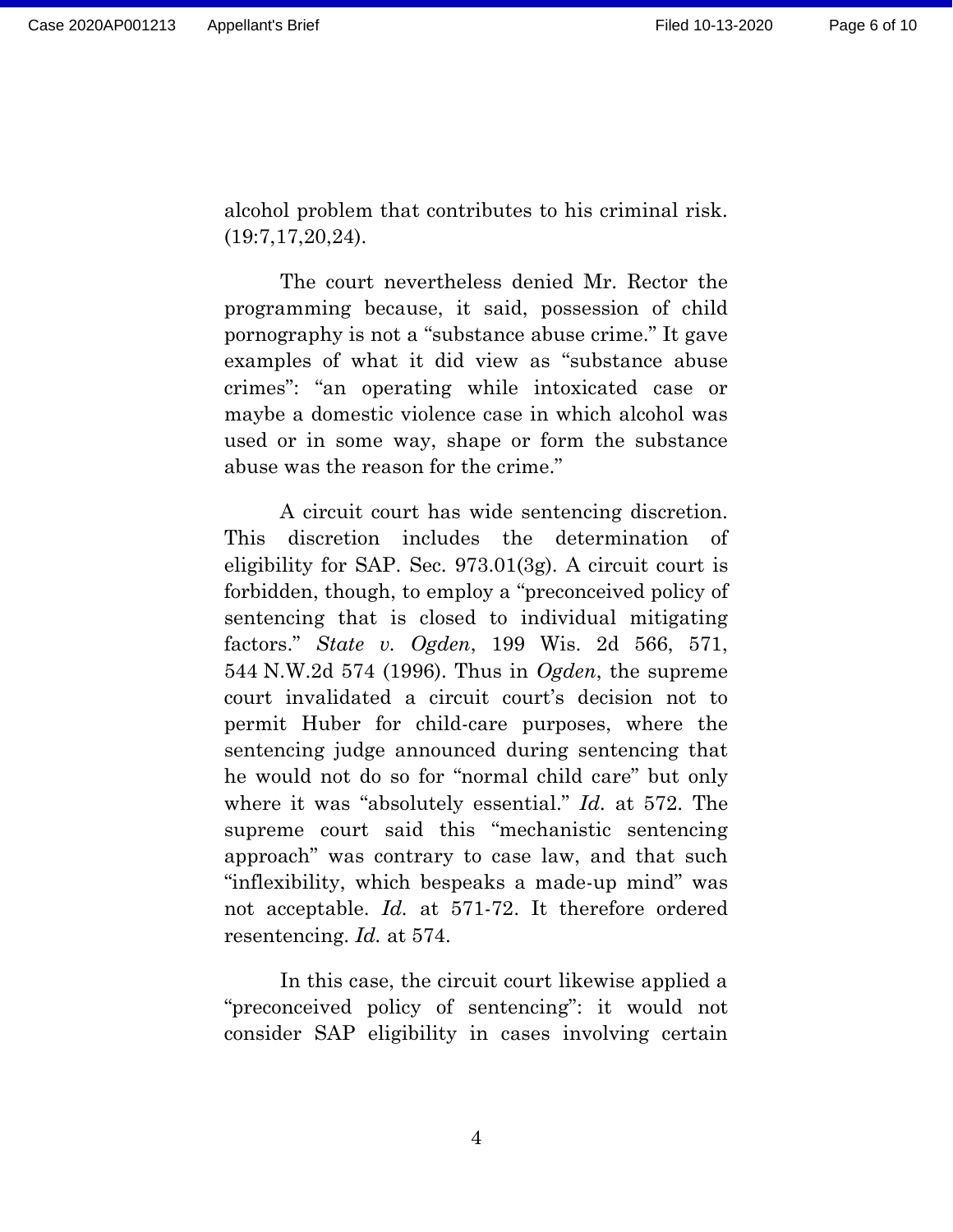classes of charges it did not consider "substance abuse crimes." As in *Ogden*, this violated the rule against a "mechanistic sentencing approach," and was improper.

The legislature, in enacting the statutes governing the substance abuse program, made it available for a large majority of criminal offenses. *See* § 973.01(3g). It also made clear that whether to grant eligibility to a particular defendant is a matter for the circuit court's discretion. *Id.* But as *Ogden* shows, a court's adoption of a preconceived sentencing policy is not a proper exercise of discretion. This is especially so where that policy—that a defendant is only eligible in cases involving "substance abuse crimes" like drunk driving—uniformly denies eligibility for offenses the legislature has included within the program.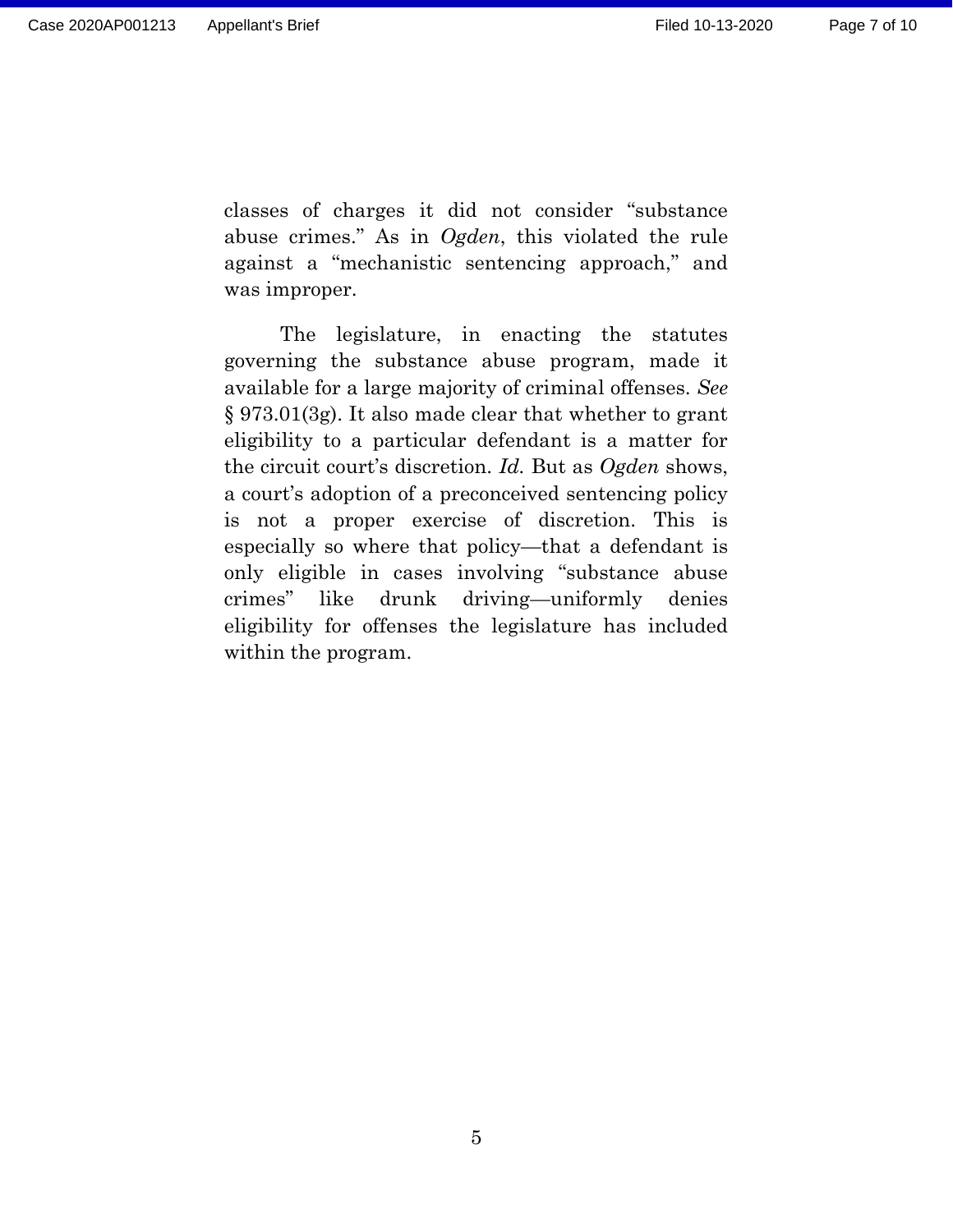### **CONCLUSION**

Because the circuit court refused to make Mr. Rector eligible for the substance abuse program according to a preconceived sentencing policy, he respectfully requests that this Court reverse the denial of his postconviction motion and remand for a proper exercise of discretion.

Dated this 12th day of October, 2020.

Respectfully submitted,

*Electronically signed by Andrew R. Hinkel* ANDREW R. HINKEL Assistant State Public Defender State Bar No. 1058128

Office of the State Public Defender Post Office Box 7862 Madison, WI 53707-7862 (608) 267-1779 hinkela@opd.wi.gov

Attorney for Defendant-Appellant-Cross-Respondent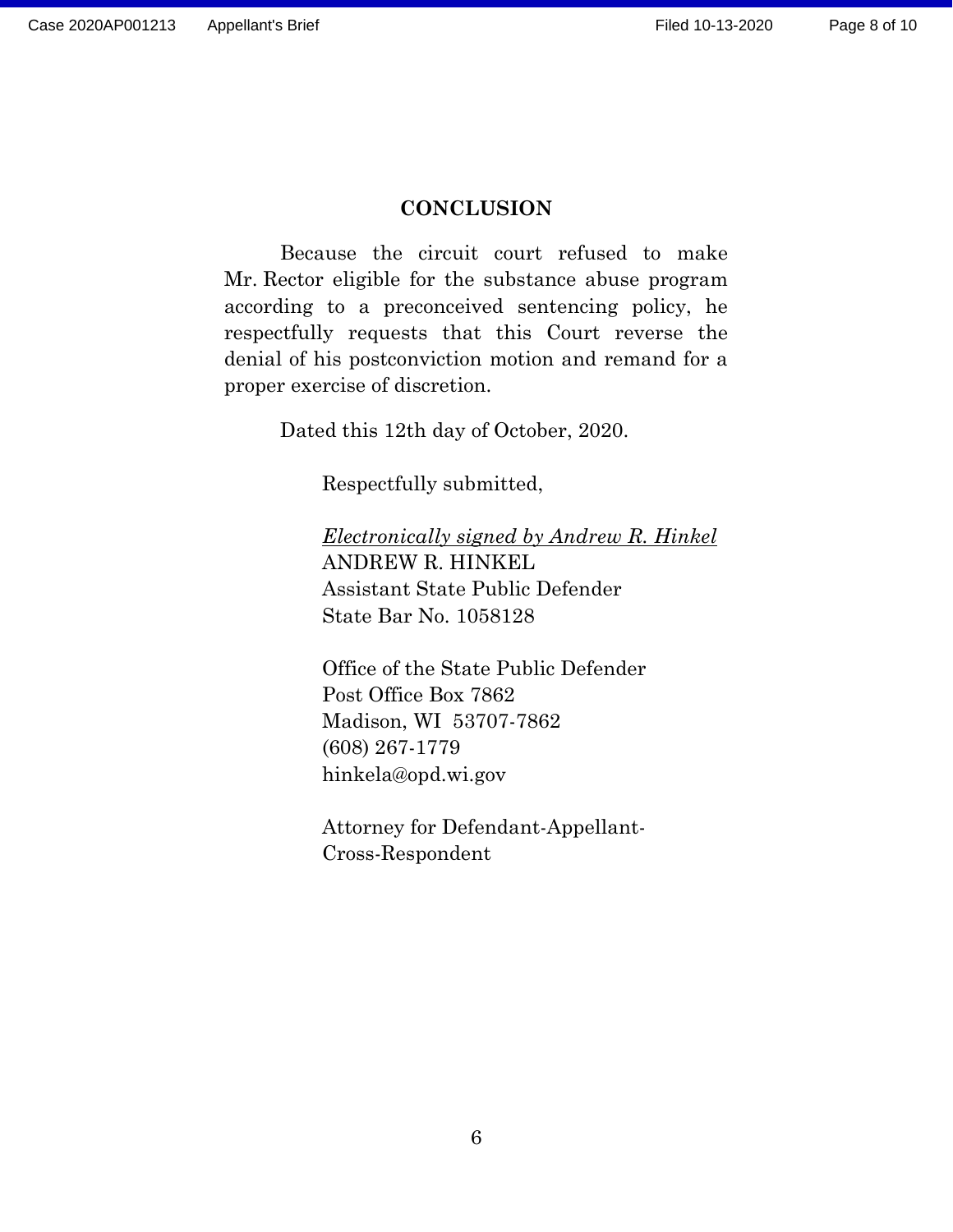### **CERTIFICATION AS TO FORM/LENGTH**

I hereby certify that this brief conforms to the rules contained in §  $809.19(8)(b)$  and (c) for a brief produced with a proportional serif font. The length of this brief is 928 words.

### **CERTIFICATE OF COMPLIANCE WITH RULE 809.19(12)**

I hereby certify that I have submitted an electronic copy of this brief of appellant, including the appendix as a separate attachment, if any, which complies with the requirements of Wisconsin Supreme Court Order 19-02: Interim Court Rule Governing Electronic Filing in the Court of Appeals and Supreme Court.

Dated this 12th day of October, 2020.

Signed:

*Electronically signed by Andrew R. Hinkel* ANDREW R. HINKEL Assistant State Public Defender